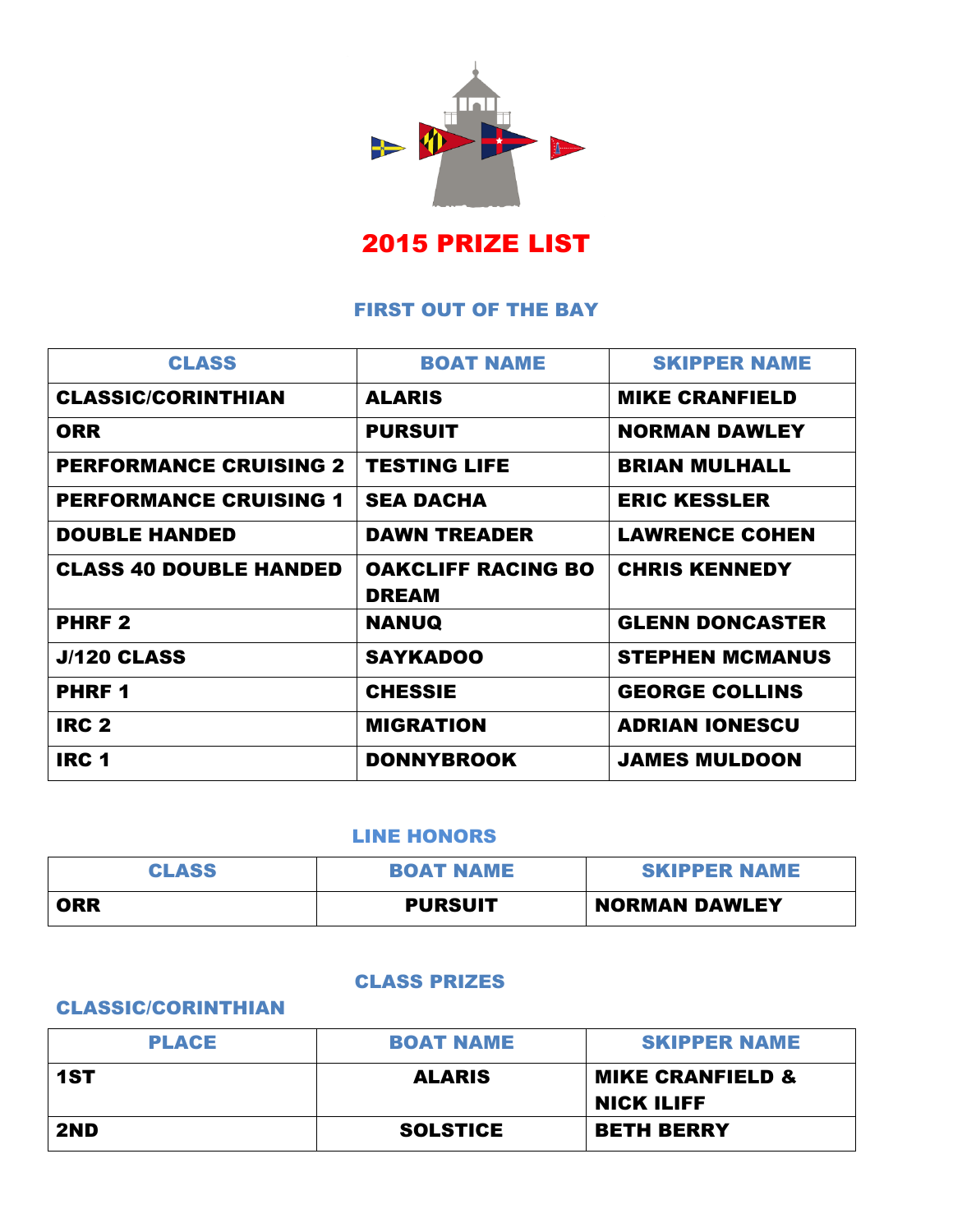#### **ORR**

| <b>PLACE</b> | <b>BOAT NAME</b> | <b>SKIPPER NAME</b>  |
|--------------|------------------|----------------------|
| 1ST          | <b>AKELA III</b> | <b>ROEL HOEKSTRA</b> |
| 2ND          | <b>ACTAEA</b>    | <b>MICHAEL CONE</b>  |

## PERFORMANCE CRUISING 2

| <b>PLACE</b> | <b>BOAT NAME</b>    | <b>SKIPPER NAME</b>  |
|--------------|---------------------|----------------------|
| 1ST          | <b>TESTING LIFE</b> | <b>BRIAN MULHALL</b> |
| 2ND          | <b>HUCK'S FINN</b>  | <b>JEFF LEIGH</b>    |
| 3RD          | THE OFFICE          | <b>JOEL ARONSON</b>  |

#### PERFORMANCE CRUISING 1

| <b>PLACE</b> | <b>BOAT NAME</b> | <b>SKIPPER NAME</b> |
|--------------|------------------|---------------------|
| 1ST          | <b>SEA DACHA</b> | <b>ERIC KESSLER</b> |
| 2ND          | <b>CARINA</b>    | <b>WILL PASSANO</b> |

#### DOUBLE HANDED

| <b>PLACE</b> | <b>BOAT NAME</b>         | <b>SKIPPER NAME</b>                           |
|--------------|--------------------------|-----------------------------------------------|
| 1ST          | <b>THAT'S RIDICULOUS</b> | <b>KENNETH &amp; MATTHEW</b><br><b>NILSEN</b> |
| 2ND          | <b>PEGASUS</b>           | <b>HARTMUT LUDWIG</b>                         |

### CLASS 40 DOUBLE HANDED

| <b>PLACE</b> | <b>BOAT NAME</b>      | <b>SKIPPER NAME</b>     |
|--------------|-----------------------|-------------------------|
| $-1ST$       | <b>VISIT BRUSSELS</b> | <b>MICHEL KLEINJANS</b> |

### PHRF 2

| <b>PLACE</b> | <b>BOAT NAME</b> | <b>SKIPPER NAME</b>    |
|--------------|------------------|------------------------|
| 1ST          | <b>SWIFT</b>     | <b>KYLE BRIGGS</b>     |
| 2ND          | <b>NANUQ</b>     | <b>GLENN DONCASTER</b> |
| 3RD          | <b>INDIGO</b>    | <b>JEFFREY HUSEMAN</b> |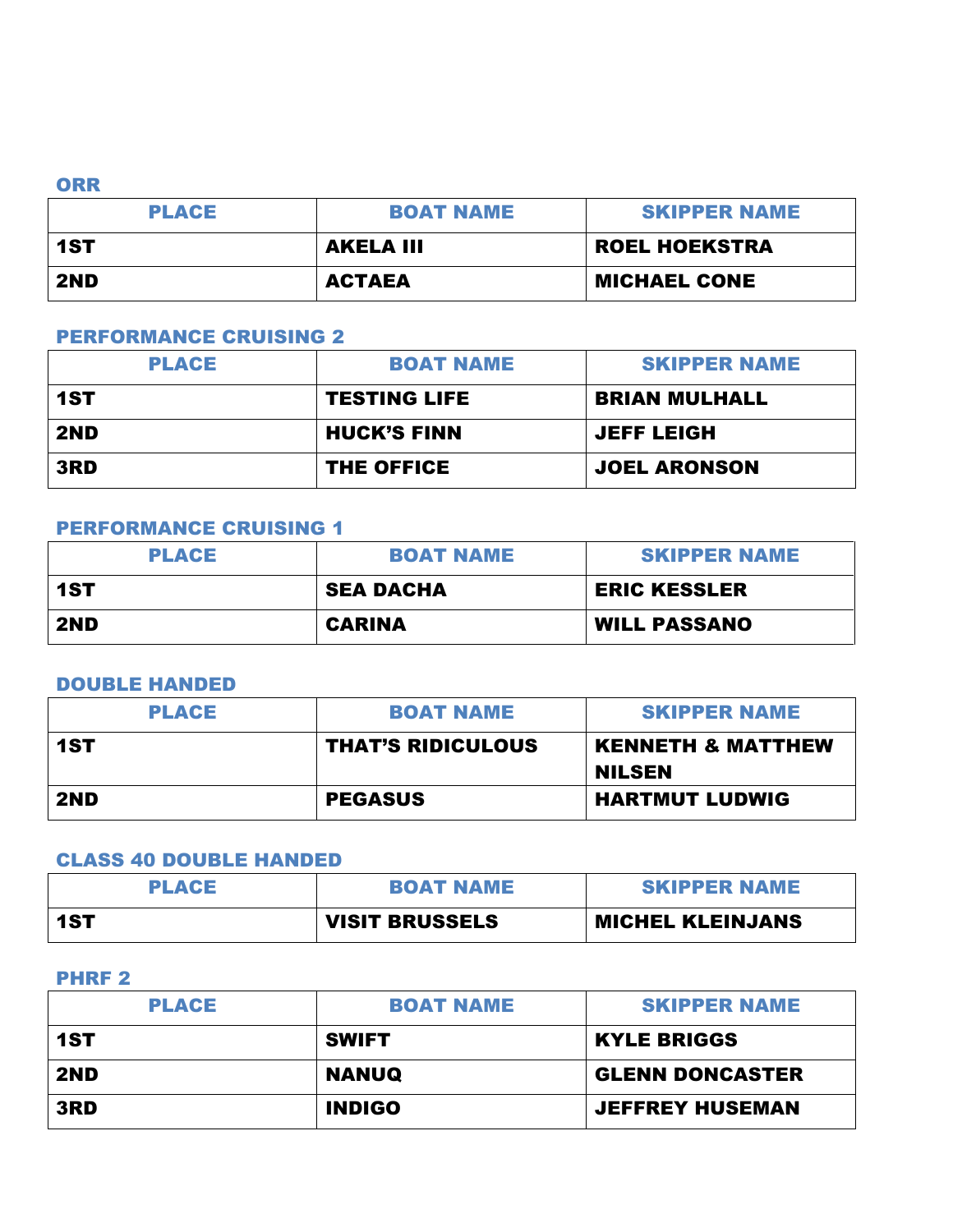### J/120 Class

| <b>PLACE</b> | <b>BOAT NAME</b>  | <b>SKIPPER NAME</b>  |
|--------------|-------------------|----------------------|
| 1ST          | <b>SAYKADOO</b>   | <b>STEVE MCMANUS</b> |
| 2ND          | <b>SHINNECOCK</b> | <b>JAMES PRALEY</b>  |
| 3RD          | HERON             | <b>GREG LEONARD</b>  |

### PHRF<sub>1</sub>

| <b>PLACE</b> | <b>BOAT NAME</b>  | <b>SKIPPER NAME</b>  |
|--------------|-------------------|----------------------|
| 1ST          | <b>SAYKADOO</b>   | <b>STEVE MCMANUS</b> |
| 2ND          | <b>SHINNECOCK</b> | <b>JAMES PRALEY</b>  |
| 3RD          | <b>HERON</b>      | <b>GREG LEONARD</b>  |

## IRC 2

| <b>PLACE</b> | <b>BOAT NAME</b> | <b>SKIPPER NAME</b>    |
|--------------|------------------|------------------------|
| 1ST          | <b>CARINA</b>    | <b>RIVES POTTS</b>     |
| 2ND          | <b>MUSIC</b>     | <b>JAMES BLAKEMORE</b> |
| 3RD          | <b>ORION</b>     | <b>PAUL MILO</b>       |

## IRC 1

| <b>PLACE</b> | <b>BOAT NAME</b>                           | <b>SKIPPER NAME</b>    |
|--------------|--------------------------------------------|------------------------|
| 1ST          | <b>DECISION</b>                            | <b>STEPHEN MURRAY</b>  |
| 2ND          | <b>BLACK PEARL</b>                         | <b>STEFAN JENTZSCH</b> |
| 3RD          | <b>TEMPTATION-OAKCLIFF   ARTHUR SANTRY</b> |                        |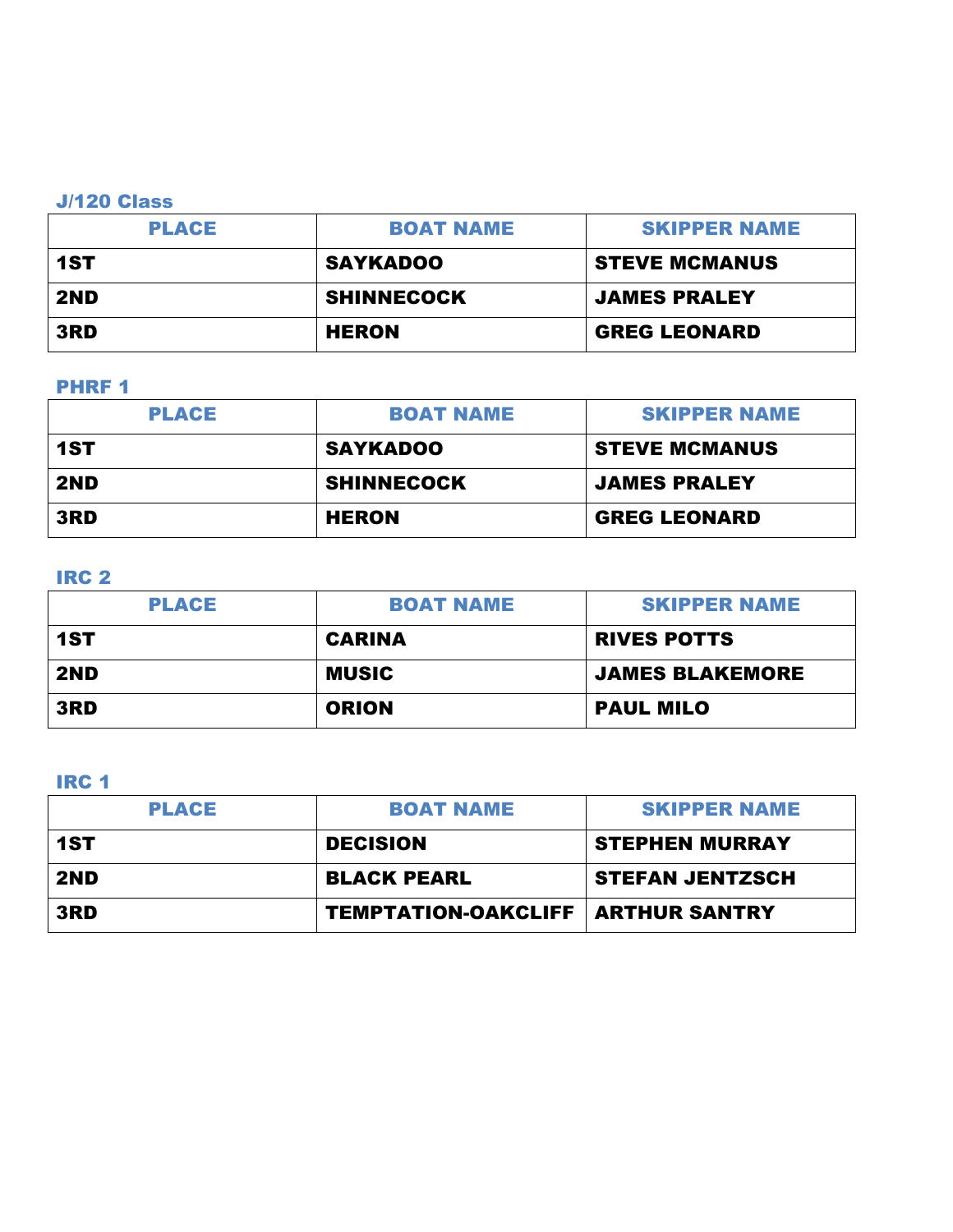#### SERVICE ACADEMY TROPHIES

The SURFLANT PRIZE – Awarded by the Commander Surface Forces Atlantic for the Service Academy yacht having the best corrected boat speed

| <b>SWIFT</b> |  | <b>KYLE BRIGGS</b> |
|--------------|--|--------------------|
|--------------|--|--------------------|

The GERBER CUP – For the Naval Academy yacht having the best corrected boat speed

| <b>SWIFT</b> | <b>KYLE BRIGGS</b> |
|--------------|--------------------|
|              |                    |

The CARY ARTHUR MEMORIAL TROPHY - For the Midshipman Navigator of the Naval Academy yacht with the best corrected boat speed

SWIFT **ETHAN DOHERTY** 

#### SPECIAL TROPHIES

#### The CHELSEA CLOCK SEAFARER TROPHIES

For the yachts having the best combined finishes in the 2014 Newport to Bermuda Race and the 2015 Annapolis to Newport Race

| <b>PHRF</b> | <b>NANUQ</b>  | <b>GLENN DONCASTER</b> |
|-------------|---------------|------------------------|
| <b>IRC</b>  | <b>CARINA</b> | <b>RIVES POTTS</b>     |

#### The IDA LEWIS YACHT CLUB TROPHIES

For the 3rd place yacht on corrected speed in division

| <b>PHRF</b> | <b>TESTING LIFE</b> | <b>BRIAN MULHALL</b> |
|-------------|---------------------|----------------------|
| <b>IRC</b>  | <b>ORION</b>        | <b>PAUL MILO</b>     |

The DONALD TRUMPY MEMORIAL TROPHIES

For the 2nd place yacht on corrected speed in division

| <b>PHRF</b><br><b>NANUQ</b> | <b>GLENN DONCASTER</b> |                        |
|-----------------------------|------------------------|------------------------|
| <b>IRC</b>                  | <b>MUSIC</b>           | <b>JAMES BLAKEMORE</b> |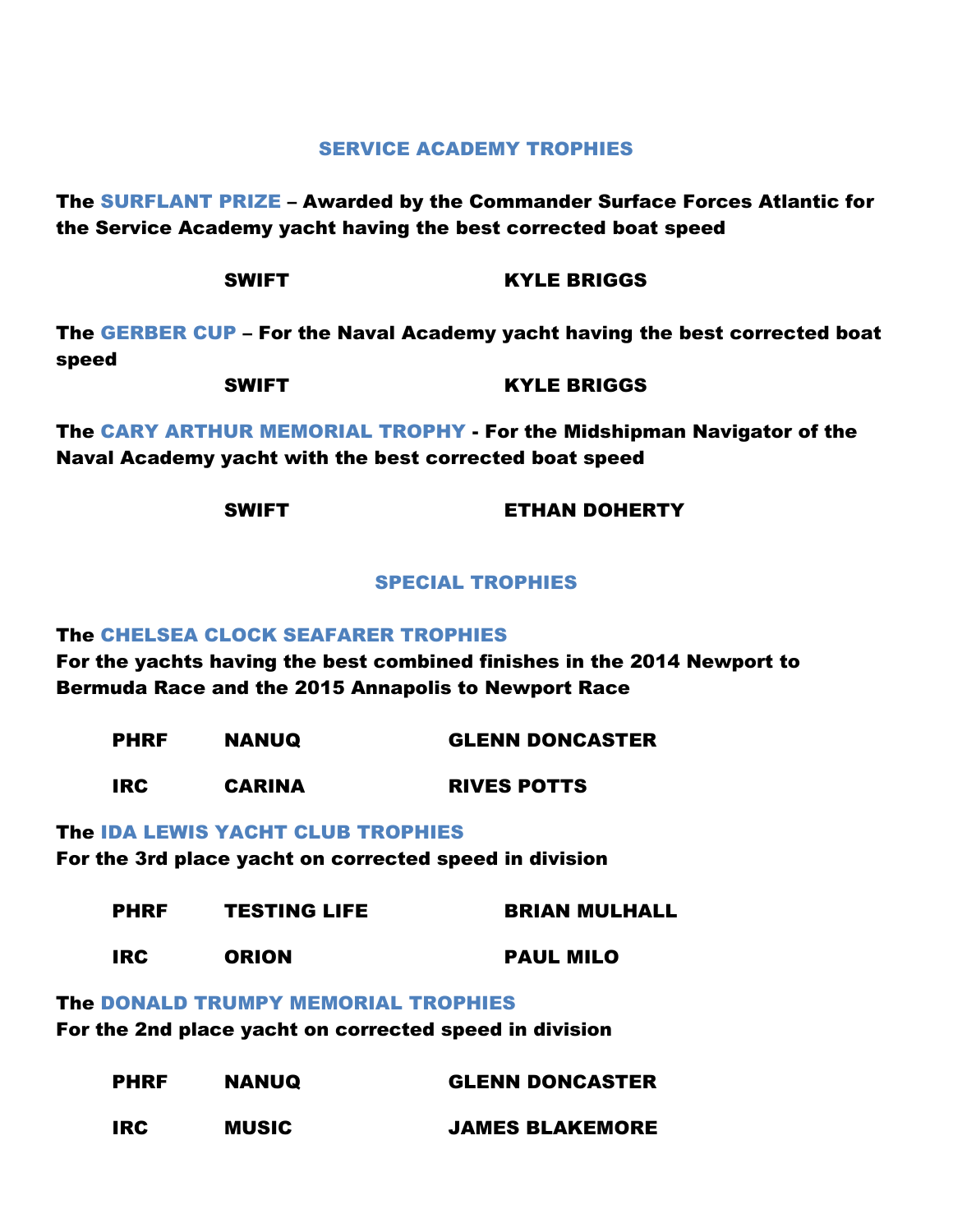The BLUE WATER BOWL

Awarded by the Naval Academy Sailing Squadron to the yacht with the best corrected speed in division

| <b>PHRF</b> | <b>SWIFT</b>  | <b>KYLE BRIGGS</b> |  |
|-------------|---------------|--------------------|--|
| <b>IRC</b>  | <b>CARINA</b> | <b>RIVES POTTS</b> |  |

#### The CITY OF NEWPORT TROPHY

For the navigator of the yacht with the best corrected speed in division

| <b>PHRF</b> | <b>SWIFT</b>  | <b>ETHAN DOHERTY</b>  |  |
|-------------|---------------|-----------------------|--|
| IRC         | <b>CARINA</b> | <b>RICH DU MOULIN</b> |  |

The ANNAPOLIS TROPHY

For the winning yacht club team

The TEAM: NASS

| <b>DEFIANCE</b>  | <b>JARED VALESKE</b> |
|------------------|----------------------|
| <b>INTEGRITY</b> | THOMAS WESTER        |
| <b>SWIFT</b>     | <b>KYLE BRIGGS</b>   |

### The YOUTH CHALLENGE TROPHY

For the winning yacht on corrected boat speed having three or more crew members under the age of 25

| <b>Boat Name:</b> | <b>TESTING LIFE</b>    |
|-------------------|------------------------|
| <b>Skipper:</b>   | <b>BRIAN MULHALL</b>   |
| Crew:             | <b>CAMERON MULHALL</b> |
| Crew:             | <b>JAKE WOLF</b>       |
| <b>Crew:</b>      | <b>WILL FAISON</b>     |